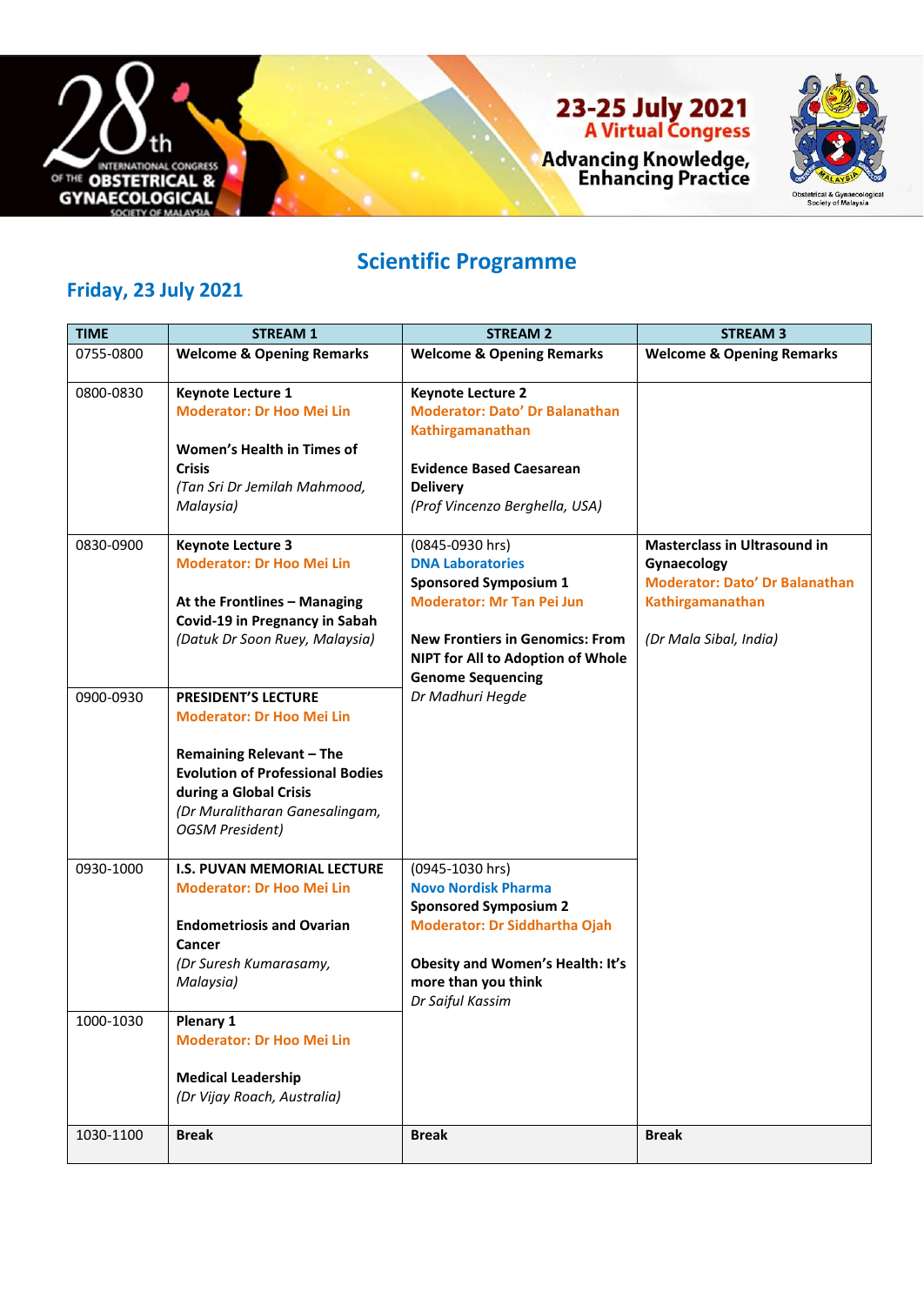| 1100-1300 | <b>Obstetrics Symposium (1)</b>         | <b>Gynaecology Symposium</b>           | (1115-1200 hrs)                       |
|-----------|-----------------------------------------|----------------------------------------|---------------------------------------|
|           | <b>Moderator: Dr Wilkinson Tan</b>      | <b>Moderator: Dato' Dr Balanathan</b>  | <b>Sanofi-Aventis</b>                 |
|           |                                         | Kathirgamanathan                       | <b>Sponsored Symposium 3</b>          |
|           | 1.<br>How to Diagnose Scar              |                                        | <b>Moderator: Dr Joyce Lee Chai</b>   |
|           | Pregnancy and Morbidly                  | Endometriosis - Beyond the<br>1.       | Yuit                                  |
|           | Adherent Placenta by                    | <b>Ground Glass Appearance</b>         |                                       |
|           | Ultrasound                              | (Dr Mala Sibal, India)                 | <b>Case-based Discussion: Current</b> |
|           | (Dr Suresh Seshadri, India)             | Controversies in Female<br>2.          | Approaches in Managing VTE -          |
|           | NIPT is Abnormal but Baby is<br>2.      | <b>Genital Cosmetic Surgery</b>        | Surgery, Caesarean Delivery,          |
|           | OK - What to do next?                   | (Dato' Dr Mohamed Rafi                 | Covid-19                              |
|           | (Prof Rossa Chiu, Hong Kong)            | Mohammed Feizal, Malaysia)             | Dr Muniswaran Ganeshan                |
|           | Cerebral Palsy: Medico-legal<br>3.      | An Approach to Vulvovaginitis<br>3.    |                                       |
|           |                                         | in the Paediatric Patient              |                                       |
|           | Aspects                                 |                                        |                                       |
|           | (Assoc Prof John Keogh,                 | (Assoc Prof Ani Amelia                 |                                       |
|           | Australia)                              | Zainuddin, Malaysia)                   | (1215-1300 hrs)                       |
|           | What is New with Cord Stem<br>4.        | Adenomyosis - An Enigmatic<br>4.       | <b>Merck Sharp &amp; Dohme</b>        |
|           | Cells & New Born Screening in           | <b>Disease</b>                         | <b>Sponsored Symposium 4</b>          |
|           | Malaysia                                | (Dr Delfin A. Tan, Philippines)        | <b>Moderator: Dr Ann Teoh</b>         |
|           | (Dr Raman Subramaniam,                  | 5.<br>Hysteroscopic Surgery - How      |                                       |
|           | Malaysia)                               | to Improve Surgical Outcomes           | <b>HPV Vaccination Update: Real</b>   |
|           | <b>Maternal Sleeping Position</b><br>5. | and Minimize Complications             | <b>World Evidence</b>                 |
|           | and Risk of Stillbirth                  | (Assoc Prof Ronan Gleeson,             | Dr Chew Ghee Kheng                    |
|           | (Dr Imelda Balchin, Malaysia)           | Malaysia)                              |                                       |
|           |                                         |                                        |                                       |
|           |                                         |                                        |                                       |
| 1300-1400 | <b>Break</b>                            | <b>Break</b>                           | <b>Break</b>                          |
|           |                                         |                                        |                                       |
| 1400-1630 | (1400-1430 hrs)                         | (1400-1530 hrs)                        | (1415-1500 hrs)                       |
|           | <b>Keynote Lecture 4</b>                | <b>AOFOG Session</b>                   | <b>Compai Healthcare</b>              |
|           | <b>Moderator: Dr Muralitharan</b>       | <b>Moderator: Dr Wong Wen Hao</b>      | <b>Sponsored Symposium 5</b>          |
|           | Ganesalingam                            | <b>Chairperson: Prof Sarikapan</b>     | <b>Moderator: Dr Thiagarajan</b>      |
|           |                                         | <b>Wilailak</b>                        | Chidambaram                           |
|           | <b>Punitive and Aggravated</b>          |                                        |                                       |
|           | <b>Damages in Medical Negligence</b>    | <b>Gynecologic Cancer in the Young</b> | <b>Iron Deficiency and IV</b>         |
|           | (The Hon. Justice Darryl Goon Siew      | and its Management                     | Iron: Understanding and               |
|           | Chye, Judge, Court of Appeal,           |                                        | <b>Managing Side Effects</b>          |
|           | Malaysia)                               | <b>Opening Remarks</b>                 | Prof Philip Kalra                     |
|           |                                         | Prof Kazunori Ochiai                   | and Prof Heinz Zoller                 |
|           | (1430-1630 hrs)                         | (President of AOFOG)                   |                                       |
|           | <b>Symposium on Medical-</b>            |                                        |                                       |
|           | <b>Negligence in Obstetrics &amp;</b>   | <b>Keynote Lecture</b>                 |                                       |
|           | Gynaecology                             | Dawn of Fertility Preservation in      |                                       |
|           | <b>Moderator: Dr Muralitharan</b>       | Gynecological Cancer - A               |                                       |
|           | Ganesalingam                            | <b>Historical View</b>                 |                                       |
|           |                                         | (Prof Emeritus V. Sivanesaratnam,      |                                       |
|           | Medical Negligence in O & G<br>1.       | Malaysia)                              |                                       |
|           | in the Public Sector in<br>Malaysia     |                                        |                                       |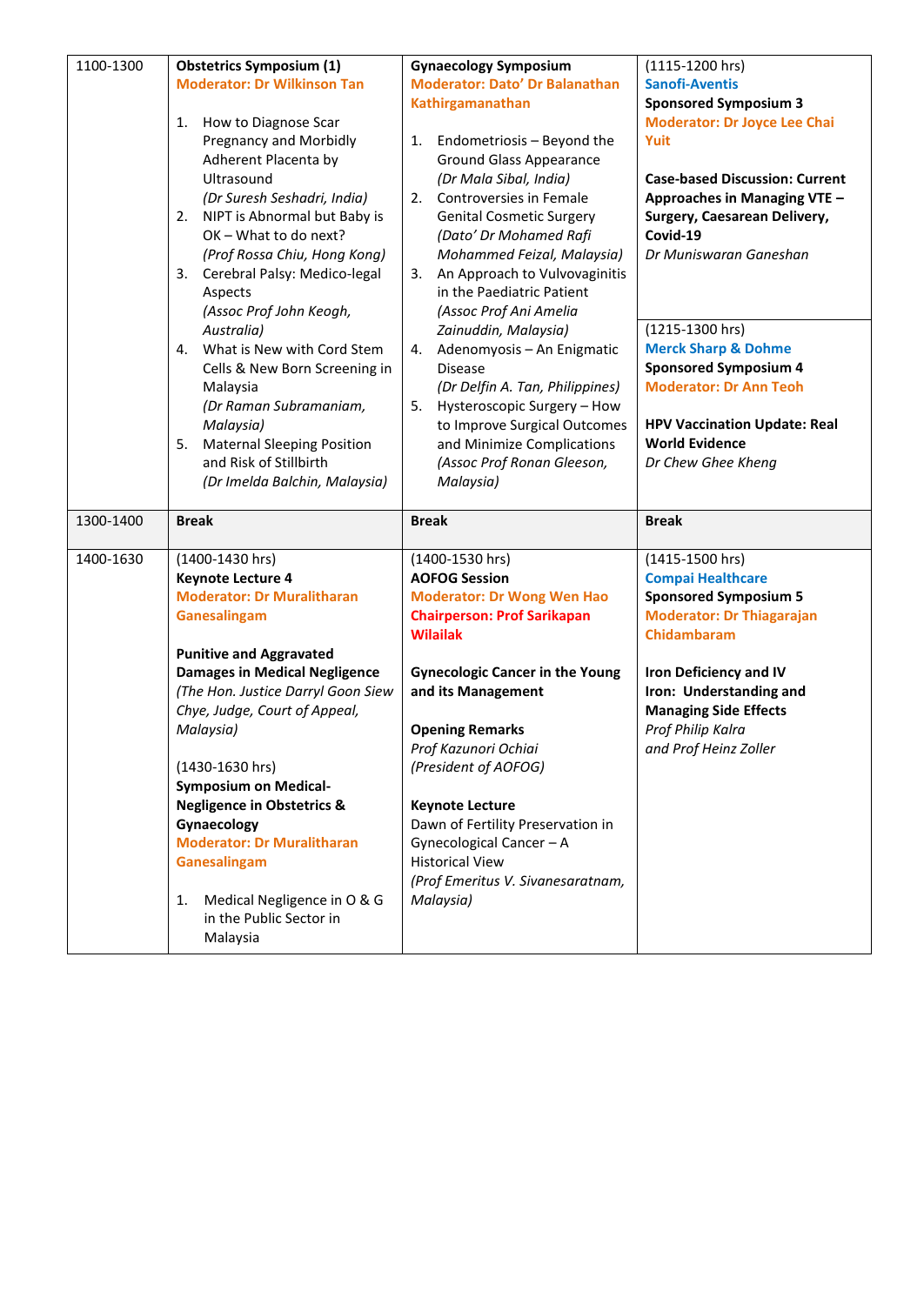|    | (Dr J. Ravichandran,          | 1.    | <b>Present and Future</b>               | (1515-1600 hrs)                          |
|----|-------------------------------|-------|-----------------------------------------|------------------------------------------|
|    | Malaysia)                     |       | Perspective of Fertility                | <b>DKSH</b>                              |
| 2. | Medical Negligence in O & G   |       | Sparing in Cancer                       | <b>Sponsored Symposium 6</b>             |
|    | in the Private Sector in      |       | (Assoc Prof Perapong                    | <b>Moderator: Dr Raman</b>               |
|    | Malaysia                      |       | Intasorn, Thailand)                     | <b>Subramaniam</b>                       |
|    | (Dr Robert Hendry, UK)        | 2.    | Cervical Cancer in the Young            |                                          |
| 3. | Documentation Pearls and      |       | (Assoc Prof Ka Yu Tse, Hong             | <b>Tackling Culprit behind Recurrent</b> |
|    | Pitfalls                      |       | Kona)                                   | <b>Vaginal Infection</b>                 |
|    | (Mr Dhinesh Bhaskaran,        | 3.    | Ovarian Cancer in the Young             | <b>Prof Daniel Surbek</b>                |
|    | Malaysia)                     |       | (Dr Ai Ling Tan, New Zealand)           |                                          |
| 4. | The Complexities of obtaining |       |                                         |                                          |
|    | <b>Informed Consent</b>       |       | (1530-1630 hrs)                         |                                          |
|    | (Ms Charlaine Adrienne Chin,  |       | <b>APAC HPV Coalition Session on</b>    |                                          |
|    | Malaysia)                     |       | <b>HPV Testing</b>                      |                                          |
| 5. | <b>High Value Medical</b>     |       | <b>Moderator: Dr Wong Wen Hao</b>       |                                          |
|    | Negligence Awards in          |       | <b>Chairperson: Dr Ida Ismail-Pratt</b> |                                          |
|    | Malaysia                      |       |                                         |                                          |
|    | (Ms Nurulhuda Mansor,         |       | Incorporating HPV Testing in your       |                                          |
|    | Malaysia)                     |       | <b>Clinical Practice</b>                |                                          |
|    |                               |       | (Dr Ida Ismail-Pratt, Singapore)        |                                          |
|    |                               |       |                                         |                                          |
|    |                               |       | Case Discussion:                        |                                          |
|    |                               |       | Dr Ida Ismail-Pratt (Singapore)         |                                          |
|    |                               |       | Assoc Prof Karen Chan (Hong             |                                          |
|    |                               | Kong) |                                         |                                          |
|    |                               |       | Prof Suzanne Garland (Australia)        |                                          |
|    |                               |       | Prof Neerja Bhatia (India)              |                                          |
|    |                               |       |                                         |                                          |
|    |                               |       |                                         |                                          |

## **Saturday, 24 July 2021**

| <b>TIME</b> | <b>STREAM 1</b>                          | <b>STREAM 2</b>                    | <b>STREAM 3</b>                          |
|-------------|------------------------------------------|------------------------------------|------------------------------------------|
| 0800-0830   | <b>Keynote Lecture 5</b>                 | <b>Keynote Lecture 6</b>           |                                          |
|             | <b>Moderator: Dr Loh Huey Wen</b>        | <b>Moderator: Dr Chung Soo Bee</b> |                                          |
|             | <b>Prevention of Cerebral Palsy</b>      | Placenta Accreta Spectrum -        |                                          |
|             | (Prof Nadia Badawi, Australia)           | <b>Current Management</b>          |                                          |
|             |                                          | (Dr Sebastian Hobson, Canada)      |                                          |
| 0830-1030   | <b>Masterclass in Laparoscopic</b>       | (0830-0900 hrs)                    | (0830-0930 hrs)                          |
|             | Surgery                                  | <b>Plenary 2</b>                   | <b>Firstline Pharmaceuticals</b>         |
|             | <b>Moderator: Dr Loh Huey Wen</b>        | <b>Moderator: Dr Chung Soo Bee</b> | <b>Sponsored Symposium 7</b>             |
|             |                                          |                                    | <b>Moderator: Mr Logen Singam</b>        |
|             | Pelvic Anatomy for the<br>$\mathbf{1}$ . | NIPT - Everything Explained        |                                          |
|             | Laparoscopic Surgeon                     | (Prof Rossa Chiu, Hong Kong)       | MENAPUL <sup>™</sup> , a Unique 2-in-One |
|             | (Dr Khong Su Yen, Malaysia)              |                                    | <b>Solution for Menopause Relief</b>     |
|             | Choosing the Correct Port<br>2.          | (0900-0930 hrs)                    | <b>Prof Martin Hans Imhof</b>            |
|             | <b>Site Entry Points</b>                 | <b>SINGAPORE LECTURE</b>           |                                          |
|             | (Assoc Prof Aizura Syafinaz              | <b>Moderator: Dr Chung Soo Bee</b> |                                          |
|             | Ahmad Adlan, Malaysia)                   |                                    |                                          |
|             | Laparoscopic Management of<br>3.         | The Impact of COVID-19 on          |                                          |
|             | Large Ovarian Cysts                      | <b>Fertility Treatment</b>         |                                          |
|             | (Dr Wan Ahmad Hazim Wan                  | (Dr Lim Min Yu, OGSS President)    |                                          |
|             | Ghazali, Malaysia)                       |                                    |                                          |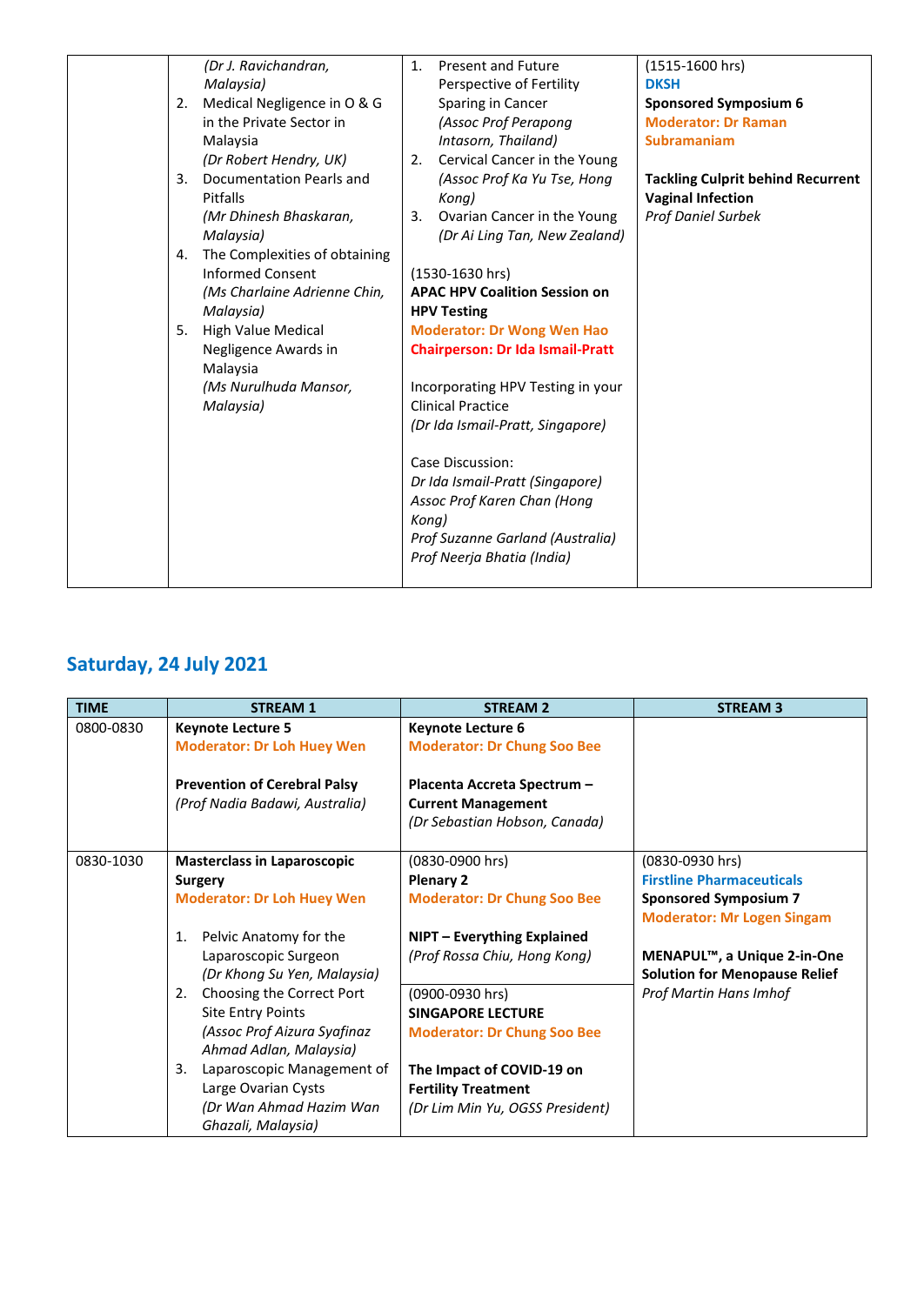|           | 4.<br>Difficult Laparoscopic<br>Hysterectomy-<br><b>Techniques to Avoid</b><br>Complications<br>(Dr Kurian Joseph, India)<br><b>Avoiding and Managing</b><br>5.<br><b>Complications at Laparoscopy</b><br>(Dr Kurian Joseph, India) | (0930-1000 hrs)<br><b>Plenary 3</b><br><b>Moderator: Dr Chung Soo Bee</b><br>The Microbiome in Women's<br><b>Health and Reproduction</b><br>(Prof Pratap Kumar, India)<br>(1000-1030 hrs)<br>Plenary 4<br><b>Moderator: Dr Chung Soo Bee</b><br><b>Evidence based Surgery in the</b><br><b>Infertile Patient with</b><br><b>Endometriosis</b><br>(Dr Sevellaraja Supermaniam,<br>Malaysia)                                                                                                                                                                                                                      | (0945-1030 hrs)<br><b>Zuellig Pharma</b><br><b>Sponsored Symposium 8</b><br><b>Moderator: Dr Premitha</b><br><b>Damodaran</b><br>The New Kid on the Block:<br><b>Management of Iron Deficiency</b><br>with High Dose IV Iron<br>Prof Unnop Jaisamrarn                                                                                                                                                                                                                                                                                                |
|-----------|-------------------------------------------------------------------------------------------------------------------------------------------------------------------------------------------------------------------------------------|-----------------------------------------------------------------------------------------------------------------------------------------------------------------------------------------------------------------------------------------------------------------------------------------------------------------------------------------------------------------------------------------------------------------------------------------------------------------------------------------------------------------------------------------------------------------------------------------------------------------|------------------------------------------------------------------------------------------------------------------------------------------------------------------------------------------------------------------------------------------------------------------------------------------------------------------------------------------------------------------------------------------------------------------------------------------------------------------------------------------------------------------------------------------------------|
| 1030-1100 | <b>Break</b>                                                                                                                                                                                                                        | <b>Break</b>                                                                                                                                                                                                                                                                                                                                                                                                                                                                                                                                                                                                    | <b>Break</b>                                                                                                                                                                                                                                                                                                                                                                                                                                                                                                                                         |
| 1100-1300 | <b>Masterclass in Pre-invasive</b><br><b>Disease of the Cervix</b><br><b>Moderator: Dr Loh Huey Wen</b><br>(Dr Quek Swee Chong, Singapore)                                                                                          | <b>Obstetrics Symposium (2)</b><br><b>Moderator: Dr Muniswaran</b><br>Ganeshan<br>Preventing Term Stillbirth:<br>1.<br>Does Fetal Size Really<br>Matter?<br>(Prof Basky Thilaganathan,<br>UK)<br>The Implication of Decreased<br>2.<br><b>Fetal Movements</b><br>(Prof Jamiyah Hassan,<br>Malaysia)<br>Cervical Sutures - When, how<br>3.<br>and what to use?<br>(Dr Muniswaran Ganeshan,<br>Malaysia)<br>Shoulder Dystocia: Prediction<br>4.<br>and Prevention<br>(Dr Thaneemalai Jeganathan,<br>Malaysia)<br>The Timing of Birth - Too<br>5.<br>early, too late or just right?<br>(Dr Scott White, Australia) | $(1115-1200$ hrs)<br><b>Sanofi-Aventis</b><br><b>Sponsored Symposium 9</b><br><b>Moderator: Dr Harris Njoo</b><br><b>Suharjono</b><br><b>Women with Epilepsy:</b><br><b>Management from</b><br><b>Preconception to Postpartum</b><br>Prof Lim Kheng Seang<br>(1200-1245 hrs)<br><b>Sanofi-Aventis</b><br><b>Sponsored Symposium 10</b><br><b>Moderator: Dr Safwan Zharif</b><br>Zaini<br>The Rationale for Tdap<br>Vaccination in Pregnancy & the<br><b>Counseling Strategy to Improve</b><br><b>Uptake in Pregnant Women</b><br>Prof Jamiyah Hassan |
| 1300-1400 | <b>Break</b>                                                                                                                                                                                                                        | <b>Break</b>                                                                                                                                                                                                                                                                                                                                                                                                                                                                                                                                                                                                    | <b>Break</b>                                                                                                                                                                                                                                                                                                                                                                                                                                                                                                                                         |
| 1400-1430 | <b>Plenary 5</b><br><b>Moderator: Dr Premitha</b><br><b>Damodaran</b><br>Conception on Demand - Is IVF<br>being Abused?<br>(Prof Siladitya Bhattacharya, UK)                                                                        | <b>Keynote Lecture 7</b><br><b>Moderator: Dr Muniswaran</b><br>Ganeshan<br>PCOS - At the Crossroads of<br><b>Metabolism and Infertility</b><br>(Prof Juan G. Velasco, Spain)                                                                                                                                                                                                                                                                                                                                                                                                                                    | (1400-1445 hrs)<br><b>Bayer</b><br><b>Sponsored Symposium 11</b><br><b>Moderator: Dr Harris Njoo</b><br><b>Suharjono</b><br><b>Patient-centric Management of</b><br><b>Endometriosis and Adenomyosis:</b><br>An Asian Perspective<br>Prof Yutaka Osuga                                                                                                                                                                                                                                                                                               |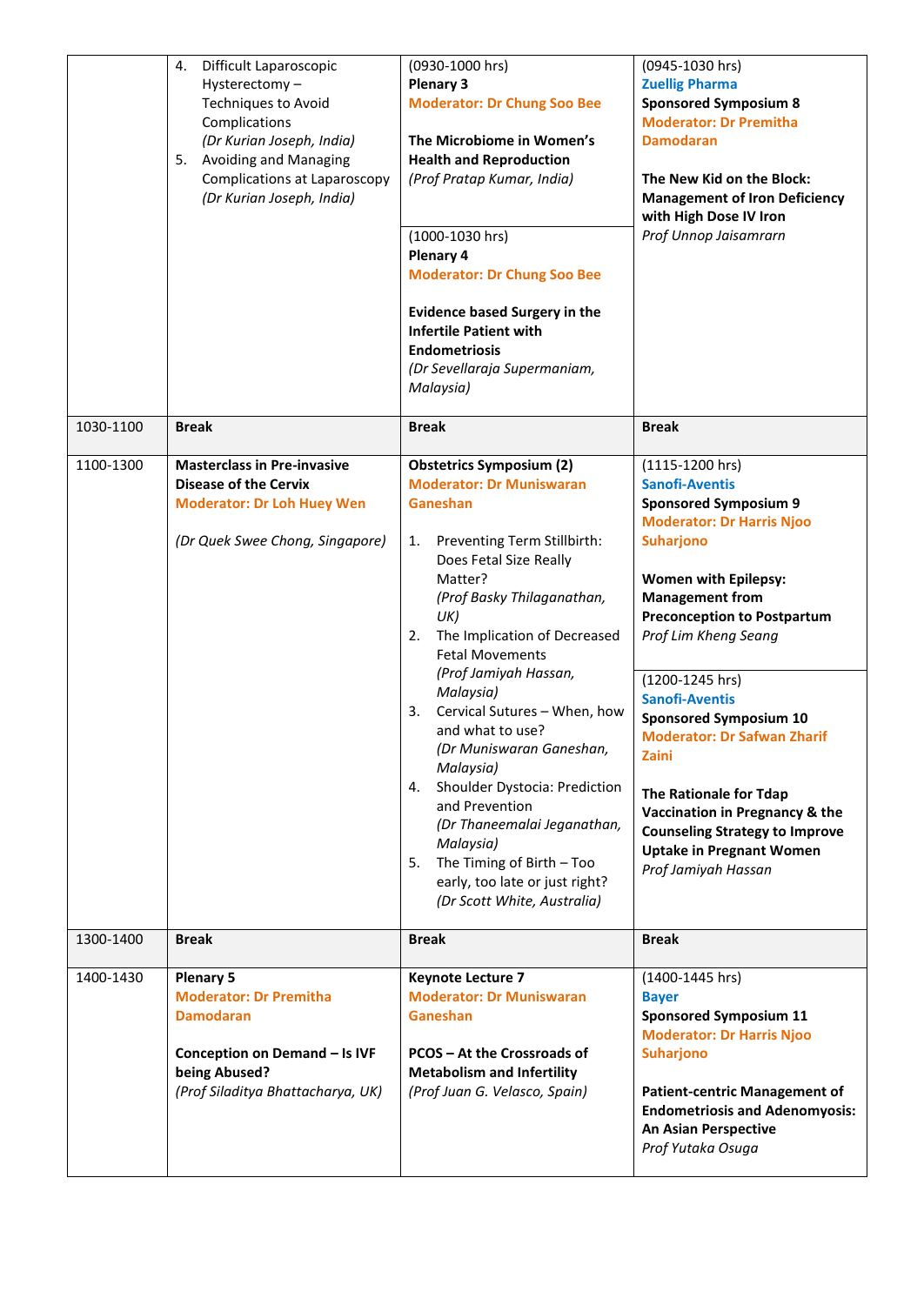| 1430-1630 | <b>Breast/Menopause Management</b>            | $(1430 - 1510)$ hrs)                                            | (1445-1645 hrs)                             |
|-----------|-----------------------------------------------|-----------------------------------------------------------------|---------------------------------------------|
|           | Symposium                                     | <b>Free Communications</b>                                      | <b>Masterclass in Obstetric</b>             |
|           | <b>Moderator: Dr Premitha</b>                 | - Oral Presentations                                            | Ultrasound - Abnormalities in               |
|           | <b>Damodaran</b>                              | <b>Moderator: Assoc Prof Maizatul</b><br><b>Azma Masri</b>      | the Second Trimester you should<br>not miss |
|           | Screening for Breast Cancer-<br>1.            |                                                                 | <b>Moderator: Dr Muniswaran</b>             |
|           | What the Ob Gyn needs to                      | Judges:                                                         | Ganeshan                                    |
|           | know                                          | Dr Lim Min Yu (Singapore)                                       |                                             |
|           | (Prof Mahesh Shetty, USA)                     | Prof Jamiyah Hassan (Malaysia)                                  | (Dr Suresh Seshadri, India)                 |
|           | Menopause Management<br>2.                    |                                                                 |                                             |
|           | after Breast Cancer                           | $O - 01$<br>Preliminary Report for                              |                                             |
|           | (Assoc Prof Alan Alperstein,                  | the Effects of a Shorter                                        |                                             |
|           | South Africa)<br>Menopause Management -<br>3. | Course Intramuscular<br>Dexamethasone on Neonatal               |                                             |
|           | <b>Malaysian Guidelines</b>                   | Respiratory Morbidities in                                      |                                             |
|           | (Dr Premitha Damodaran,                       | Term Elective Lower Segment                                     |                                             |
|           | Malaysia)                                     | <b>Caesarean Section Deliveries</b>                             |                                             |
|           | <b>Managing Osteoporosis</b><br>4.            | (Dr Albert Tan Chao Chiet)                                      |                                             |
|           | Today                                         | Turner Syndrome and its<br>O-02                                 |                                             |
|           | (Dr Zane Stevens, South                       | Profile: A Single Centre                                        |                                             |
|           | Africa)<br>Weight Management in the<br>5.     | Malaysia Study<br>(Dr Nurkhairulnisa Binti Abu                  |                                             |
|           | Mature Woman                                  | Ishak)                                                          |                                             |
|           | (Dr Judith Carter, South                      | $O-03$<br>Post-Partum Intra                                     |                                             |
|           | Africa)                                       | Uterine Device (PPIUD)                                          |                                             |
|           |                                               | Insertion Service in Ampang                                     |                                             |
|           |                                               | Hospital                                                        |                                             |
|           |                                               | (Dr Lavitha Sivapatham)                                         |                                             |
|           |                                               | Ex-Utero Intrapartum<br>$O - 04$<br>Treatment (EXIT): A Single  |                                             |
|           |                                               | Center Clinical Experience of                                   |                                             |
|           |                                               | 7 Cases                                                         |                                             |
|           |                                               | (Dr Emily Christine D'silva)                                    |                                             |
|           |                                               | $O-05$<br><b>Comparing Peri-</b>                                |                                             |
|           |                                               | Operative Outcomes In                                           |                                             |
|           |                                               | Robotic Assisted and 3D                                         |                                             |
|           |                                               | Laparoscopic Gynaecological<br>Surgery: Sharing our Early       |                                             |
|           |                                               | Experience                                                      |                                             |
|           |                                               | (Dr Akmal Zulayla Mohd                                          |                                             |
|           |                                               | Zahid)                                                          |                                             |
|           |                                               |                                                                 |                                             |
|           |                                               | (1510-1550 hrs)                                                 |                                             |
|           |                                               | <b>Free Communications</b>                                      |                                             |
|           |                                               | - Poster Presentations<br><b>Moderator: Assoc Prof Maizatul</b> |                                             |
|           |                                               | <b>Azma Masri</b>                                               |                                             |
|           |                                               |                                                                 |                                             |
|           |                                               | Judges:                                                         |                                             |
|           |                                               | <b>Prof Socorro Bernardino</b>                                  |                                             |
|           |                                               | (Philippines)                                                   |                                             |
|           |                                               | <b>Assoc Prof Ani Amelia (Malaysia)</b>                         |                                             |
|           |                                               | $P-01$<br>Vaginal Bleeding in                                   |                                             |
|           |                                               | Prepubertal Girls - A Case                                      |                                             |
|           |                                               | Series Review in Malaysia                                       |                                             |
|           |                                               | (Dr Noorkardiffa Syawalina                                      |                                             |
|           |                                               | Omar)                                                           |                                             |
|           |                                               | The Clinical Side Effects<br>$P-02$                             |                                             |
|           |                                               | of Tamoxifen and Results of                                     |                                             |
|           |                                               | <b>Endometrial and Eye</b>                                      |                                             |
|           |                                               | Surveillance among                                              |                                             |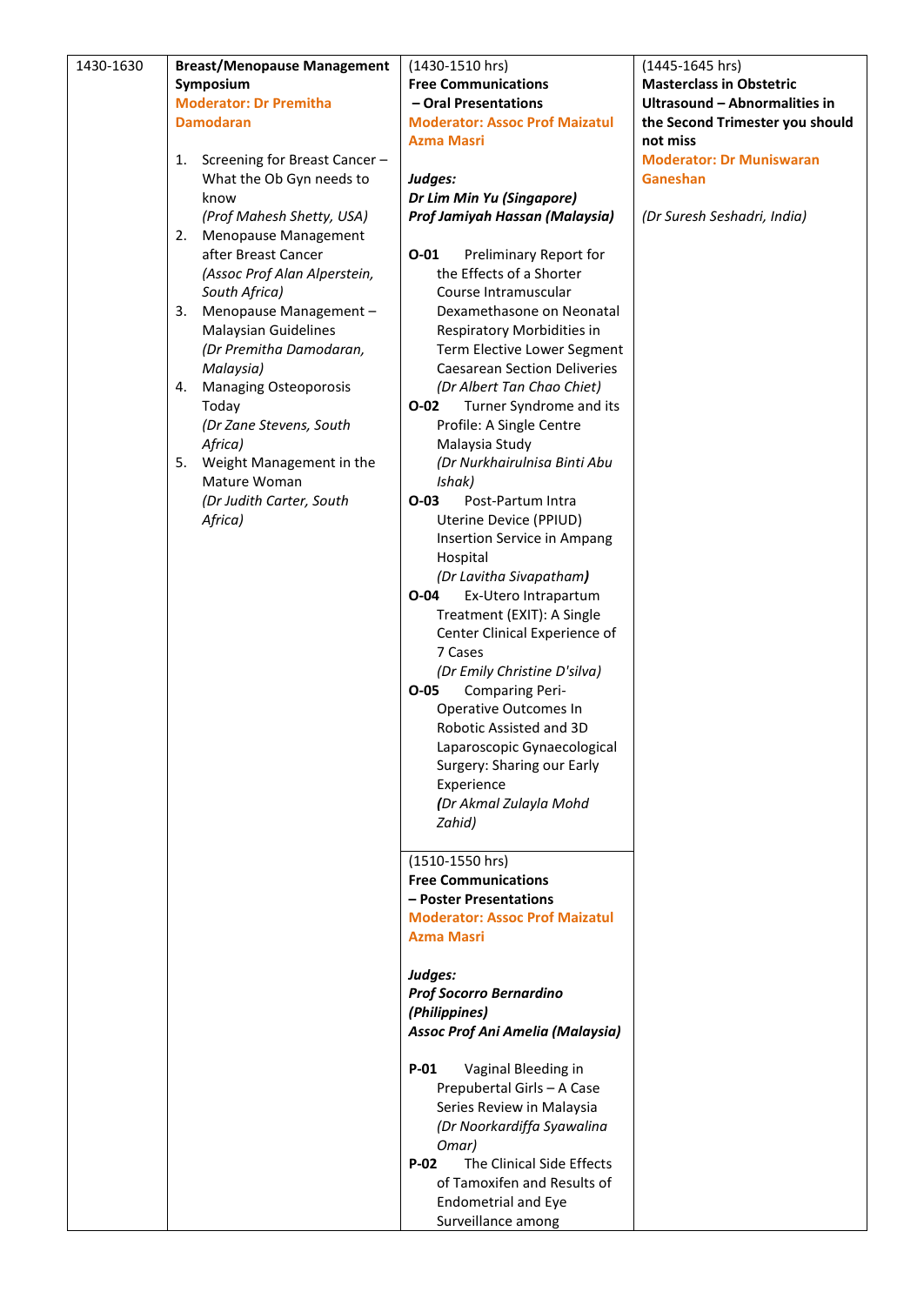| Malaysian Women with                  |  |
|---------------------------------------|--|
| Breast Cancer: A Pilot Study          |  |
| (Dr Nurulhuda Binti Abdul             |  |
|                                       |  |
| Rahman)                               |  |
| $P-03$<br>Obstetric Sepsis in a       |  |
| <b>Tertiary Centre: A</b>             |  |
| Retrospective Review of               |  |
| Incidence, Etiology and               |  |
| Outcome                               |  |
| (Dr Amira Anis Binti Ali Yeon)        |  |
|                                       |  |
| $P-04$<br><b>Medical Management</b>   |  |
| with Oral Methotrexate for            |  |
| <b>Ectopic Pregnancy with High</b>    |  |
| THCG Level In Shah Alam               |  |
| Hospital                              |  |
| (Dr Nurul Atiqah Radzali)             |  |
| $P-05$<br>The Postpartum Urinary      |  |
| Retention (PPUR) after                |  |
|                                       |  |
| Vaginal Delivery: Assessment          |  |
| of the Prevalence and                 |  |
| <b>Associated Factors</b>             |  |
| (Dr Rosmawati Binti Ahmad)            |  |
|                                       |  |
| (1550-1630 hrs)                       |  |
| <b>Free Communications</b>            |  |
|                                       |  |
| - Video Presentations                 |  |
| <b>Moderator: Assoc Prof Maizatul</b> |  |
| <b>Azma Masri</b>                     |  |
|                                       |  |
| Judges:                               |  |
| Assoc Prof Ka Yu Tse (Hong Kong)      |  |
| Dr Wan Ahmad Hazim Wan                |  |
| <b>Ghazali</b> (Malaysia)             |  |
|                                       |  |
|                                       |  |
| $V-01$<br>"No One Left Behind" -      |  |
| Incorporating HPV Screening           |  |
| Test into Orang Asli Outreach         |  |
| Program                               |  |
| (Dr Ahmad Shuib bin Yahaya)           |  |
| $V-02$<br>Laparoscopic                |  |
| Sacrocolpopexy: Step-By-Step          |  |
|                                       |  |
| (Dr Suriani Binti Idris)              |  |
| $V-03$<br>A Moving                    |  |
| Retroperitoneal Mass in               |  |
| Pregnancy                             |  |
| (Dr Wong Wen Hao)                     |  |
| $V-04$<br>Late Ovarian Pregnancy:     |  |
| A Near-Missed Diagnosis               |  |
| (Dr Noor Afidah Binti                 |  |
|                                       |  |
| <b>Mohamed Suboh)</b>                 |  |
|                                       |  |
| Menstrual Tube for the<br>$V-05$      |  |
| Management of PV Bleeding             |  |
| (Dr John Tang Ing Ching)              |  |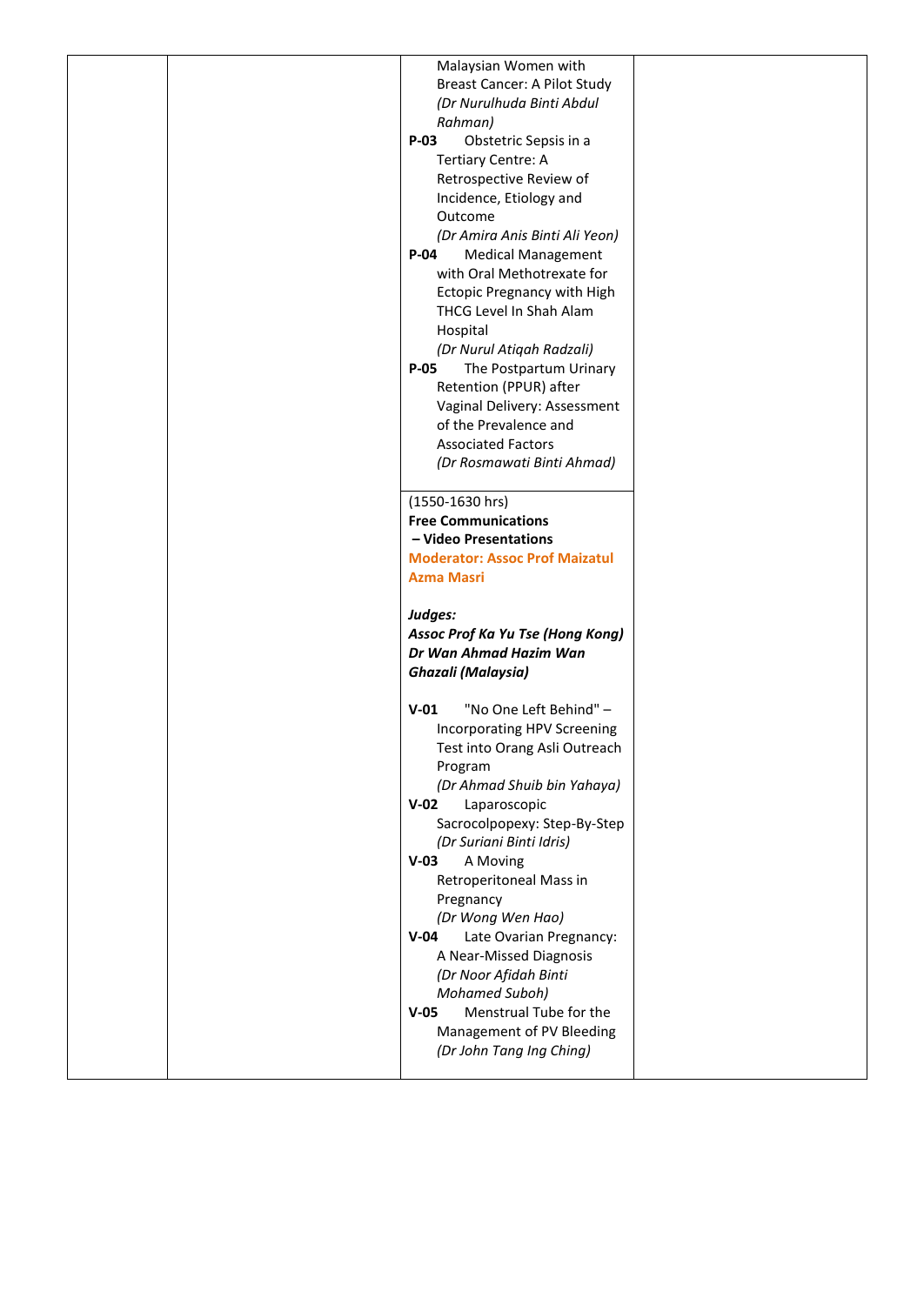#### **Sunday, 25 July 2021**

| <b>TIME</b> | <b>STREAM 1</b>                                             | <b>STREAM 2</b>                                                     | <b>STREAM 3</b>                               |
|-------------|-------------------------------------------------------------|---------------------------------------------------------------------|-----------------------------------------------|
| 0800-0830   | <b>Keynote Lecture 8</b>                                    | <b>Keynote Lecture 9</b>                                            |                                               |
|             | <b>Moderator: Dr Patricia Lim Su-</b>                       | <b>Moderator: Assoc Prof Ani</b>                                    |                                               |
|             | Lyn                                                         | <b>Amelia Zainuddin</b>                                             |                                               |
|             | <b>Imaging of Maternal Birth Injury</b>                     | <b>Management of Menstrual Issues</b>                               |                                               |
|             | (Prof Hans Peter Dietz, Australia)                          | in Adolescents                                                      |                                               |
|             |                                                             | (Prof Socorro Bernardino,                                           |                                               |
|             |                                                             | Philippines)                                                        |                                               |
| 0830-0900   | Plenary 6                                                   | (0845-0930 hrs)                                                     | Masterclass in Infertility for the            |
|             | <b>Moderator: Dr Patricia Lim Su-</b>                       | <b>AstraZeneca</b>                                                  | <b>Non IVF Practitioner</b>                   |
|             | Lyn                                                         | <b>Sponsored Symposium 12</b>                                       | <b>Moderator: Assoc Prof Ani</b>              |
|             |                                                             | <b>Moderator: Dr Vicknesh</b>                                       | <b>Amelia Zainuddin</b>                       |
|             | <b>Fetal Growth Restriction - What</b>                      | <b>Visvalingam</b>                                                  |                                               |
|             | is New in 2021?                                             |                                                                     | Interpreting Laboratory Tests<br>1.           |
|             | (Prof John Kingdom, Canada)                                 | <b>Redefining and Optimizing Long-</b><br>term Clinical Outcomes in | - Anti Mullerian Hormone                      |
| 0900-0930   | <b>Plenary 7</b>                                            | <b>Ovarian Cancer with</b>                                          | (AMH)<br>(Prof Pratap Kumar, India)           |
|             | <b>Moderator: Dr Patricia Lim Su-</b>                       | <b>Maintenance Therapy</b>                                          | <b>Sperm Preparation</b><br>2.                |
|             | Lyn                                                         | Assoc Prof David Tan Shao Peng                                      | Techniques and Improving IUI                  |
|             |                                                             |                                                                     | <b>Success</b>                                |
|             | <b>Ethical Dilemmas in Obstetrics &amp;</b>                 |                                                                     | (Prof Satish Kumar Adiga,                     |
|             | <b>Gynaecology Practice</b>                                 |                                                                     | India)                                        |
|             | (Prof Kulenthran Arumugam,                                  |                                                                     | Ovulation Induction in PCOS<br>3.             |
|             | Malaysia)                                                   |                                                                     | and Non PCOS                                  |
|             |                                                             |                                                                     | (Prof Pratap Kumar, India)                    |
| 0930-1000   | <b>Plenary 8</b>                                            | (0945-1030 hrs)                                                     | Prevention and Management<br>4.               |
|             | <b>Moderator: Dr Patricia Lim Su-</b>                       | <b>Abbott Laboratories</b>                                          | of Ovarian Hyperstimulation                   |
|             | Lyn                                                         | <b>Sponsored Symposium 13</b>                                       | Syndrome (OHSS)<br>(Prof Pratap Kumar, India) |
|             | <b>Understanding the Anatomy for</b>                        | <b>Moderator: Dr Eeson</b><br><b>Sinthamoney</b>                    | When to Refer for Assisted<br>5.              |
|             | <b>Nerve Sparing Radical</b>                                |                                                                     | Reproductive Techniques                       |
|             | Hysterectomy                                                | Progesterone in Luteal Phase for                                    | (ART)?                                        |
|             | (Prof Emeritus Shingo Fujii, Japan)                         | <b>Infertility and Assisted</b>                                     | (Prof Pratap Kumar, India)                    |
|             |                                                             | Reproduction                                                        |                                               |
|             |                                                             | Dr Kannappan Palaniappan                                            |                                               |
| 1000-1030   | Plenary 9                                                   |                                                                     |                                               |
|             | <b>Moderator: Dr Patricia Lim Su-</b>                       | <b>Progesterone in Early Pregnancy:</b>                             |                                               |
|             | Lyn                                                         | Is there a National Consensus?                                      |                                               |
|             |                                                             | Dr Voon Hian Yan                                                    |                                               |
|             | The Placenta and Pre-eclampsia:                             |                                                                     |                                               |
|             | <b>Villain or Victim?</b><br>(Prof Basky Thilaganathan, UK) |                                                                     |                                               |
|             |                                                             |                                                                     |                                               |
| 1030-1100   | <b>Break</b>                                                | <b>Break</b>                                                        | <b>Break</b>                                  |
|             |                                                             |                                                                     |                                               |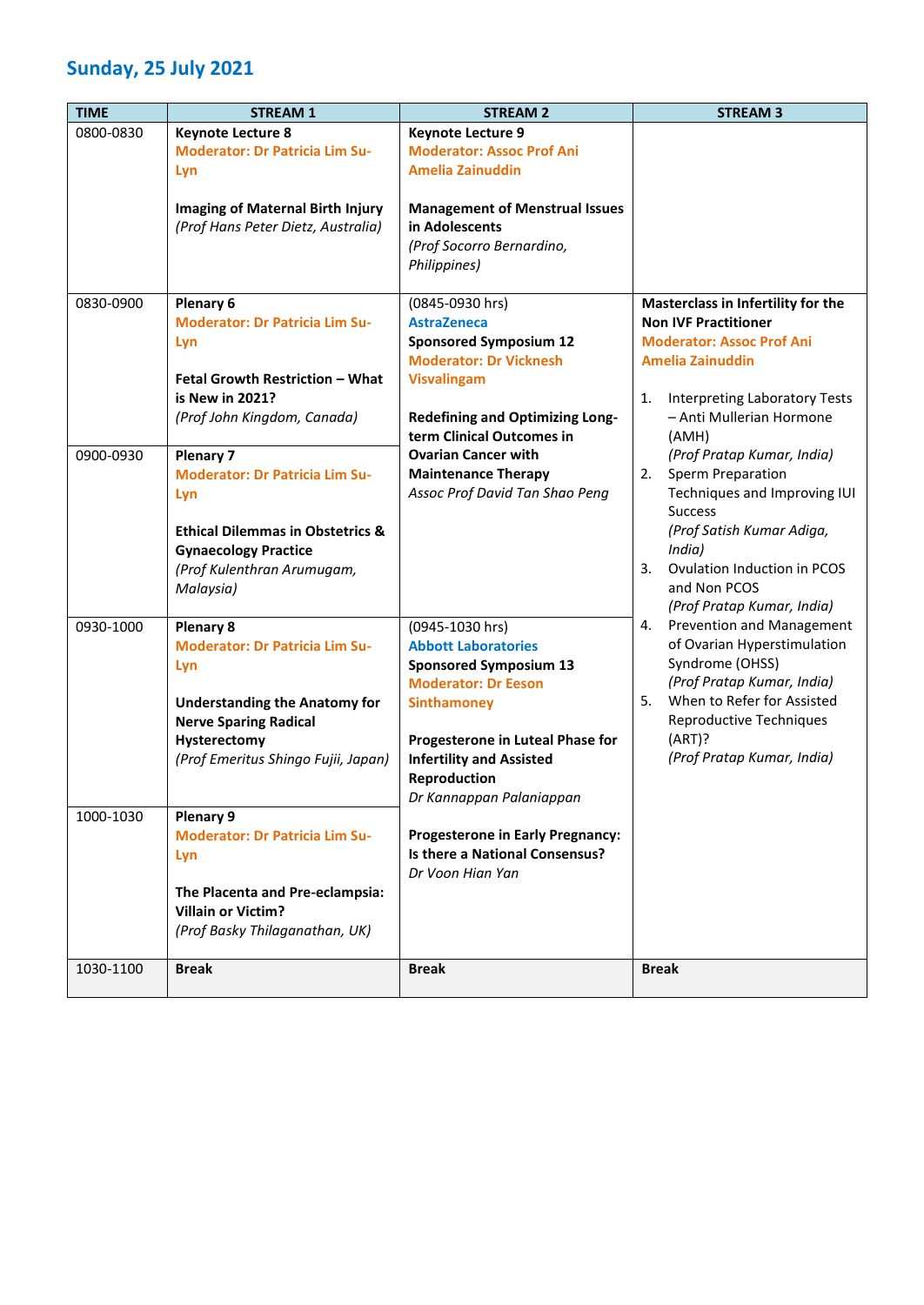| 1100-1300              | <b>Infertility Symposium</b><br><b>Moderator: Dr Patricia Lim Su-</b><br>Lyn<br>Onco-fertility - Options for<br>1.<br>the Cancer Patient in<br>Malaysia<br>(Dr Mohd Faizal bin Ahmad,<br>Malaysia)<br>2.<br>What is the Role of<br>Immunotherapy in ART?<br>(Prof Ying Cheong, UK)<br>3.<br>Reproductive Outcome of<br><b>Patients with Endometriosis</b><br>and Adenomyosis<br>(Dr Delfin A. Tan, Philippines)<br>Impact of Fibroids and Fibroid<br>4.<br>Surgery on Reproductive<br>Outcome<br>(Assoc Prof Mukhri bin<br>Hamdan, Malaysia)<br>5.<br><b>Optimising ART Success in</b><br>Poor Prognosis Patients<br>(Dr Wong Pak Seng,<br>Malaysia)                                                                                                | <b>Urogynaecology Symposium</b><br><b>Moderator: Assoc Prof Ani</b><br><b>Amelia Zainuddin</b><br>Can Imaging Help when Slings<br>1.<br>Fail?<br>(Prof Hans Peter Dietz,<br>Australia)<br>Sacrocolpopexy for Vaginal<br>2.<br>Vault Support<br>(Dr Faridah Mohd Yusof,<br>Malaysia)<br>3.<br><b>Current Status of</b><br>Management of USI<br>(Assoc Prof Sivakumar<br>Balakrishnan, Malaysia)<br>Recurrent Cystocele -<br>4.<br>Approach to Management<br>(Assoc Prof Roy Ng,<br>Singapore)<br><b>Current Management of</b><br>5.<br><b>Overactive Bladder</b><br>(Dr Ng Poh Yin, Malaysia) | $(1115 - 1245)$ hrs)<br><b>GlaxoSmithKline Pharmaceutical</b><br>Sponsored Symposium 14 & 15<br><b>Moderator: Dr Raman</b><br><b>Subramaniam</b><br><b>Expert Sharing on Tdap</b><br><b>Vaccination for Pregnant</b><br><b>Mothers and their Family: The</b><br>Why and How<br>Dr Raman Subramaniam,<br>Dr Yap Moy Juan, Dr Kiren Sidhu |
|------------------------|-----------------------------------------------------------------------------------------------------------------------------------------------------------------------------------------------------------------------------------------------------------------------------------------------------------------------------------------------------------------------------------------------------------------------------------------------------------------------------------------------------------------------------------------------------------------------------------------------------------------------------------------------------------------------------------------------------------------------------------------------------|----------------------------------------------------------------------------------------------------------------------------------------------------------------------------------------------------------------------------------------------------------------------------------------------------------------------------------------------------------------------------------------------------------------------------------------------------------------------------------------------------------------------------------------------------------------------------------------------|-----------------------------------------------------------------------------------------------------------------------------------------------------------------------------------------------------------------------------------------------------------------------------------------------------------------------------------------|
| 1300-1400              | <b>Break</b>                                                                                                                                                                                                                                                                                                                                                                                                                                                                                                                                                                                                                                                                                                                                        | <b>Break</b>                                                                                                                                                                                                                                                                                                                                                                                                                                                                                                                                                                                 | <b>Break</b>                                                                                                                                                                                                                                                                                                                            |
| 1400-1600<br>1600-1630 | <b>Surgical Videos</b><br><b>Moderator: Dr Selvellaraja</b><br>Supermaniam<br>1. Manchester Repair<br>(Assoc Prof Roy Ng,<br>Singapore)<br>2. Complete Colpocleisis<br>(Assoc Prof Roy Ng,<br>Singapore)<br>3. Inguinal Lymphadenectomy<br>(Prof Mikio Mikami, Japan<br>4. Para-aortic Lymph Node<br><b>Dissection</b><br>(Prof Mikio Mikami, Japan)<br>5. Sentinal Node Biopsy for<br><b>Endometrial Cancer</b><br>(Dr Timothy Lim, Singapore)<br>6. Laparoscopic Abdominal<br>Cerclage<br>(Dr Sevellaraja Supermaniam,<br>Malaysia)<br>7. Excision of Non-<br>communicating Uterine Horn<br>(Dr Sevellaraja Supermaniam,<br>Malaysia)<br>8. Vnotes Hysterectomy<br>(Dr Sevellaraja Supermaniam,<br>Malaysia)<br><b>Free Communication Results</b> | <b>RANZCOG Symposium</b><br><b>Moderator: Assoc Prof Ani</b><br><b>Amelia Zainuddin</b><br>1.<br>The Risk of Physician Burnout<br>(Dr Vijay Roach, Australia)<br>Bullying and Harassment in<br>2.<br>Medicine<br>(Dr Katrina Calvert, Australia)<br>3.<br>Health Impact of Sleep<br>Deprivation & how to<br>Manage it<br>(Assoc Prof Alan Young,<br>Australia)<br>How to Run a Digital Service<br>4.<br>(Dr Wendy Burton, Australia)<br>Training O&G Specialists in<br>5.<br>Sexual and Reproductive<br>Health<br>(Prof Kirsten Black, Australia)                                            | (1415-1500 hrs)<br><b>GE Healthcare</b><br><b>Sponsored Symposium 16</b><br><b>Moderator: Ms Joey Pang</b><br>The Role of Ultrasound in<br><b>Detecting Spina Bifida</b><br>Prof Simon Meagher                                                                                                                                          |
|                        | <b>Lucky Draw</b><br><b>Closing Remarks</b>                                                                                                                                                                                                                                                                                                                                                                                                                                                                                                                                                                                                                                                                                                         |                                                                                                                                                                                                                                                                                                                                                                                                                                                                                                                                                                                              |                                                                                                                                                                                                                                                                                                                                         |